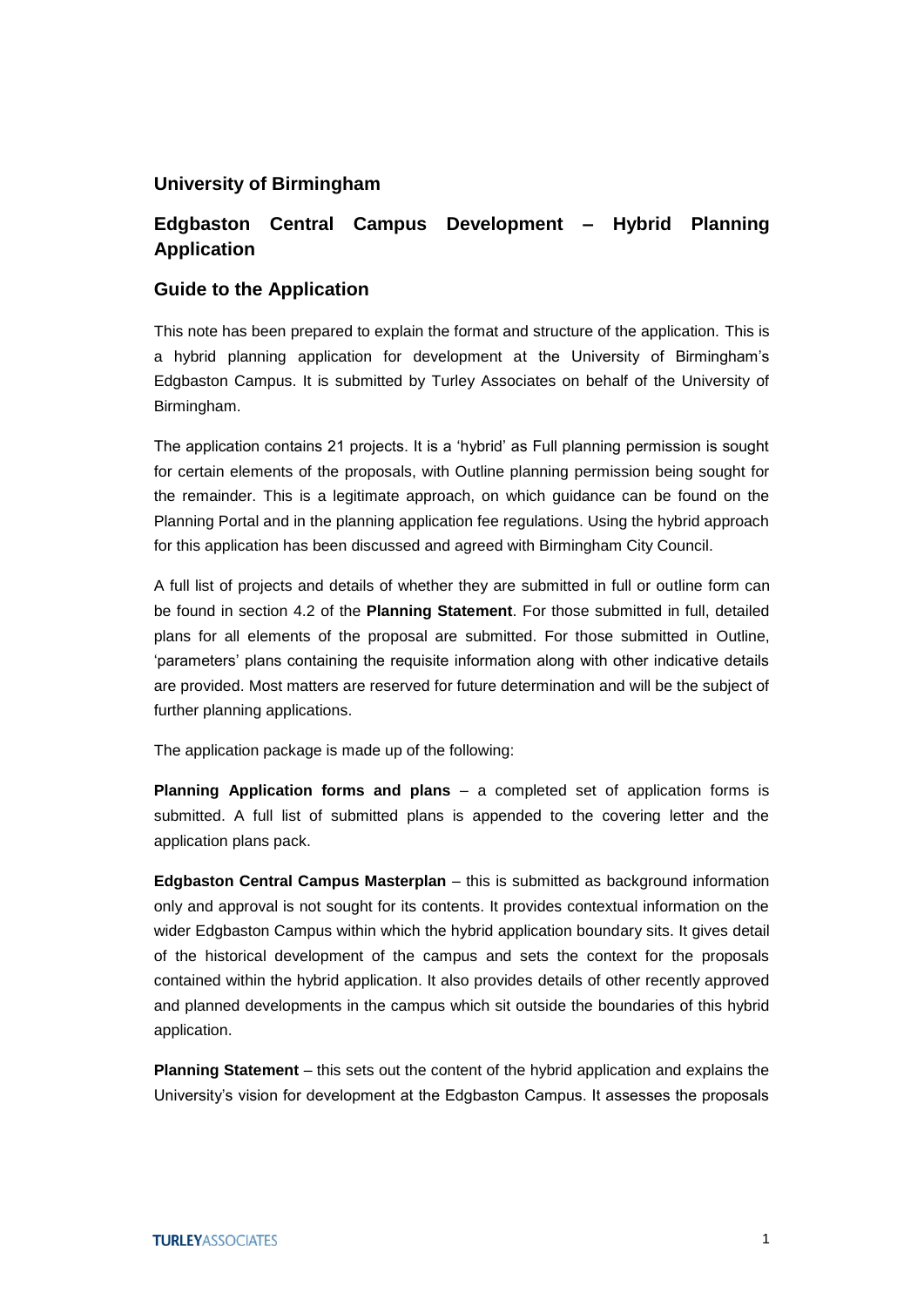against local and national planning policy and other key planning considerations. It also summarises the technical reports submitted with the application.

**Hybrid Design and Access Statement** – this sets out design statements for each specific project which makes up the hybrid application. It includes the Design and Access Statement for the new sports centre (Appendix A Lifschutz Davidson Sandilands); the alterations to Aston Webb C Block, including heritage impact assessment (Appendix B Associated Architects); the Grange Road student residences and bridge (Appendix C and D MJP Architects); the new Library (Appendix E Associated Architects); the multi-storey car park adjacent to the Gisbert Kapp building (Appendix F Associated Architects); the extended Pritchatts Road surface car park (Appendix G Stubbs Rich Architects)

**Hybrid Transport Assessment** – this sets out a detailed Transport Assessment for the hybrid proposals examining the potential cumulative impact of the development on the local highway network. It includes a site specific assessment of the impacts of the proposed sports centre (authored by WSP and contained at Appendix B). It also includes a parking strategy for the central campus and an updated Travel Plan.

**Hybrid Strategic Heritage Assessment** – this gives a historical and contextual analysis of the Edgbaston Campus and assesses the overall impact of the proposed developments on the heritage assets across the campus. Specific detail regarding impact on Aston Webb C Block is contained within the Design and Access Statement for the proposed alterations to this building.

**Ecological Assessment** – this addresses the baseline ecological conditions across the campus (Phase 1 Habitat survey), assesses the effects of the application proposals across the campus and recommends mitigation measures.

**Hybrid Flood Risk Assessment** – this provides an appraisal of flood risk posed to the site and the potential impact of the proposed development on flood risk elsewhere.

**Dale Road Flood Risk Assessment** – This provides a detailed Flood Risk Assessment for the site of the proposed student residences at Grange Road and was carried out in association with Victoria Halls to support a recent application at Dale Road (planning application ref 2011/06459/PA).

**Archaeological Technical Appraisal** – provides a desk based assessment on likely archaeological issues and any potential impacts the proposed development may have on archaeological remains.

**Ground Conditions Desk Study and Risk Assessment** – provides a campus wide report on ground conditions and identifies any potential issues with regards to contamination.